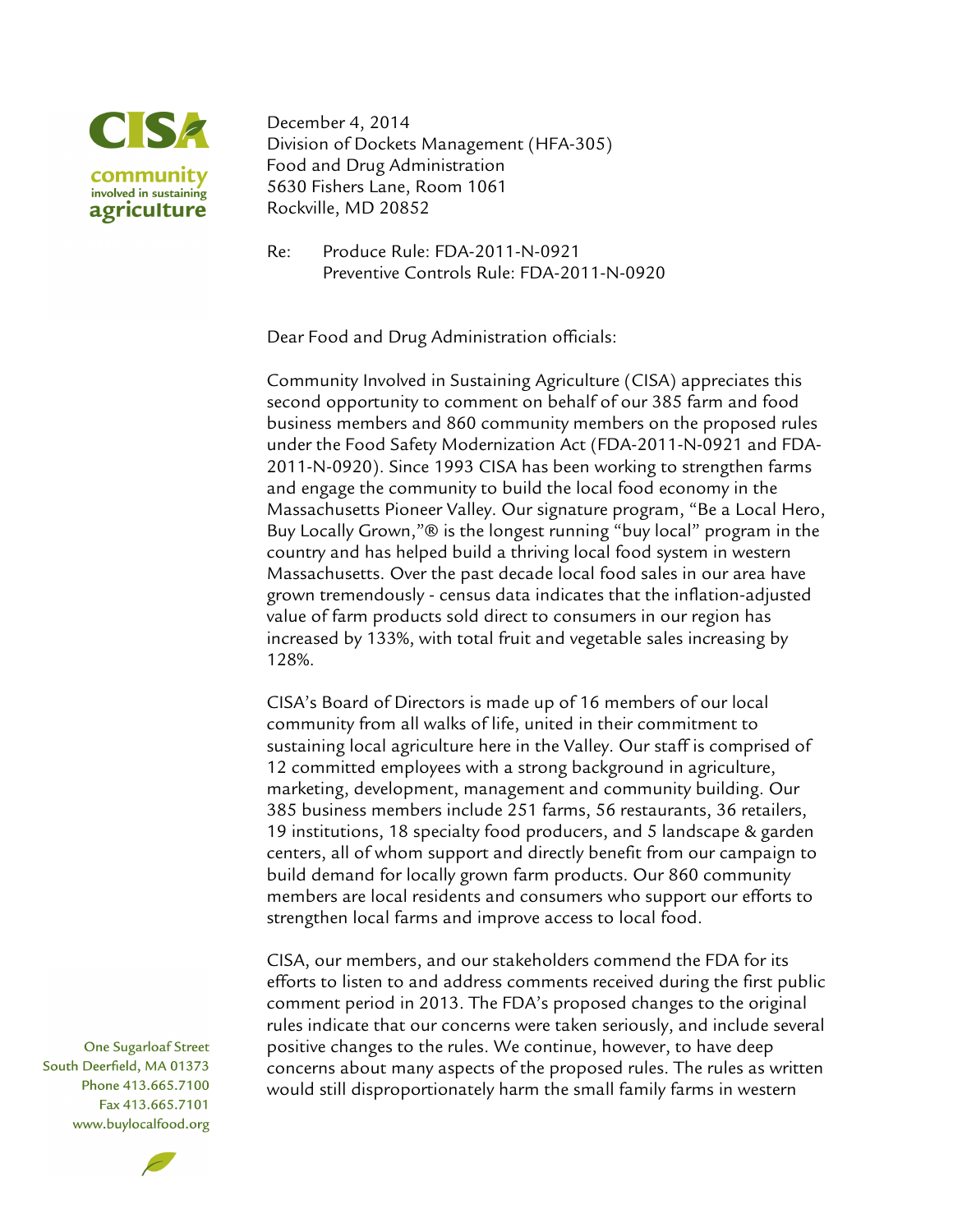

Massachusetts, consequently driving many local farms out of business and reducing consumers' access to local food. We believe further changes must be made to the proposed rules to avoid losing a large number of farms in our region. The demise of these farms would not improve the safety of our food, and would be a devastating loss to our diets, our economy, our culture, and our sense of place.

Our specific concerns and requests are outlined as follows:

#### **Both Rules: FDA-2011-N-0921 & FDA-2011-N-0920**

1. **We support the FDA's proposal to include the packing and storing of Raw Agricultural Commodities (RACs) from other farms within its definition of "farm" activities.** 

We strongly support the changes the FDA made to clarify that activities like packing and holding raw agricultural commodities (RACs) are included in its definition of "farm" activities, even when these RACs are produced on another farm. The farming culture in Western MA is deeply rooted in traditions of cooperation between neighboring farmers. The vast majority of farms in our region occasionally handle produce from other farms to supplement their own produce, and these farms should not be subject to additional regulations. Such community cooperation is crucial to the viability of local farms, allowing them to mitigate risk of crop failure and take advantage of economies of scale.

2. **We ask that the FDA revise their definitions of "farms" and "facilities" so that neither a farm's precise location nor the level of cooperation between farms will arbitrarily trigger more costly food safety requirements.**

We believe that the definition of a "farm" in the proposed regulations remains arbitrary. The rules should be changed further to clarify that they include in the definition of "farm" farmer cooperatives and other farmer-owned and -operated businesses that are engaged in farm activities. The FDA should remove the phrase "under one ownership" from the definition of a farm in light of the fact that local farm marketing cooperatives and food hubs are key to expanding consumer access to local produce, do not increase risk, and should not be inhibited by costly regulations. In addition, the FDA should remove the language "in one general physical location" from the definition of a farm. In western Massachusetts, an area with high land pressure, it is common for any given farm to have fields and buildings in multiple locations - this fact alone should not trigger more costly "facility" standards.

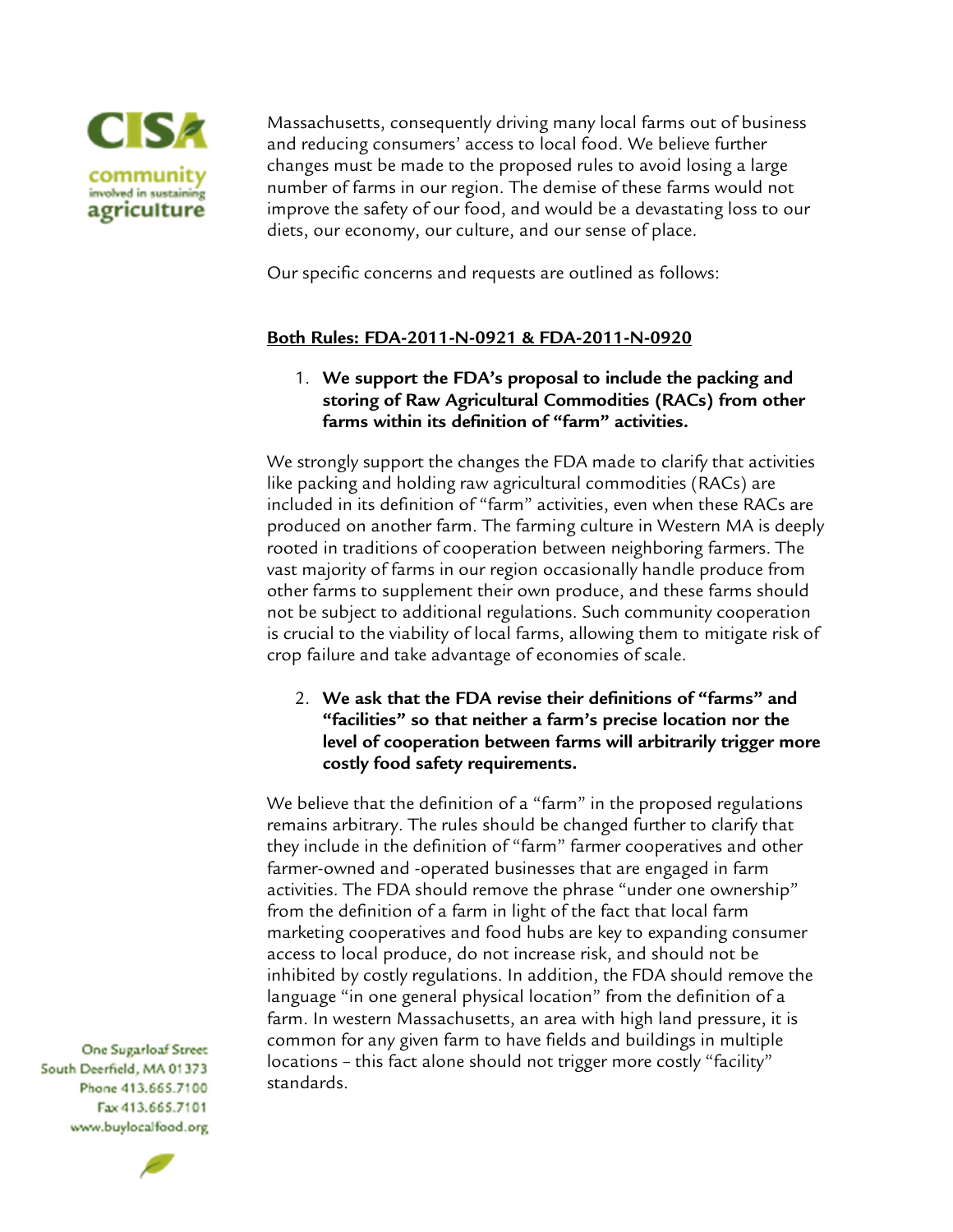

3. **We ask that the FDA set size thresholds for regulation under these rules based upon sales of "covered produce" under the Produce Rule and on "covered human food" under the Preventive Controls rule.**

Congress' intent in passing this Act was not to give the FDA authority to regulate the production and handling of all types of food, but only of the types of food covered under the Act. Thus, it is inappropriate for the rules to use "total gross sales" or even "total gross produce sales" as the metrics for setting thresholds for how the rules should apply. In addition to exceeding the FDA's regulatory scope, both of these metrics would arbitrarily inhibit crop and income diversification, without accurately reflecting actual increased risk to consumers.

4. **We support the FDA's decision to include a procedure for reinstatement of a farm's qualified exemption and we ask for stronger language ensuring due process and consistency with regard to withdrawing and reinstating exemptions.**

To ensure farms are treated fairly, we support the FDA's inclusion in the rules of a process for reinstating a qualified exemption after it is withdrawn, and request the following changes: 1) The FDA should add to the rules that "credible and substantial evidence" must be presented to justify a withdrawal; 2) The FDA should clarify its use of the term "material conditions," to ensure this term refers only to scientifically measurable traits that can clearly be identified in individual cases, and cannot be applied by conjecture to a whole class of operations or a broad description of food being produced; 3) The FDA should include a specific statement of the reasons for withdrawal in the notice of revocation, with facts unique to that business, so the producer can respond to the specific issues of concern; 4) The FDA should guarantee a hearing before a farm's exemption is revoked and provide adequate time for producers to submit the facts and documentation to contest the revocation; 5) The FDA should provide at least one year for a previously exempt farmer or producer to come into compliance with the rules after revocation; 6) The FDA should state that any reinstatement of exemptions would occur within a reasonable period of time; and 5) To avoid confusion, the process for withdrawing and reinstating a qualified exemption should be the same under both rules.

5. **For farms that pack or hold produce from other farms, we ask that the FDA require retention of transactional records for no more than one year, and that the FDA accept paper or electronic records used in the ordinary course of business, such as an invoice, to satisfy record-keeping requirements.** 

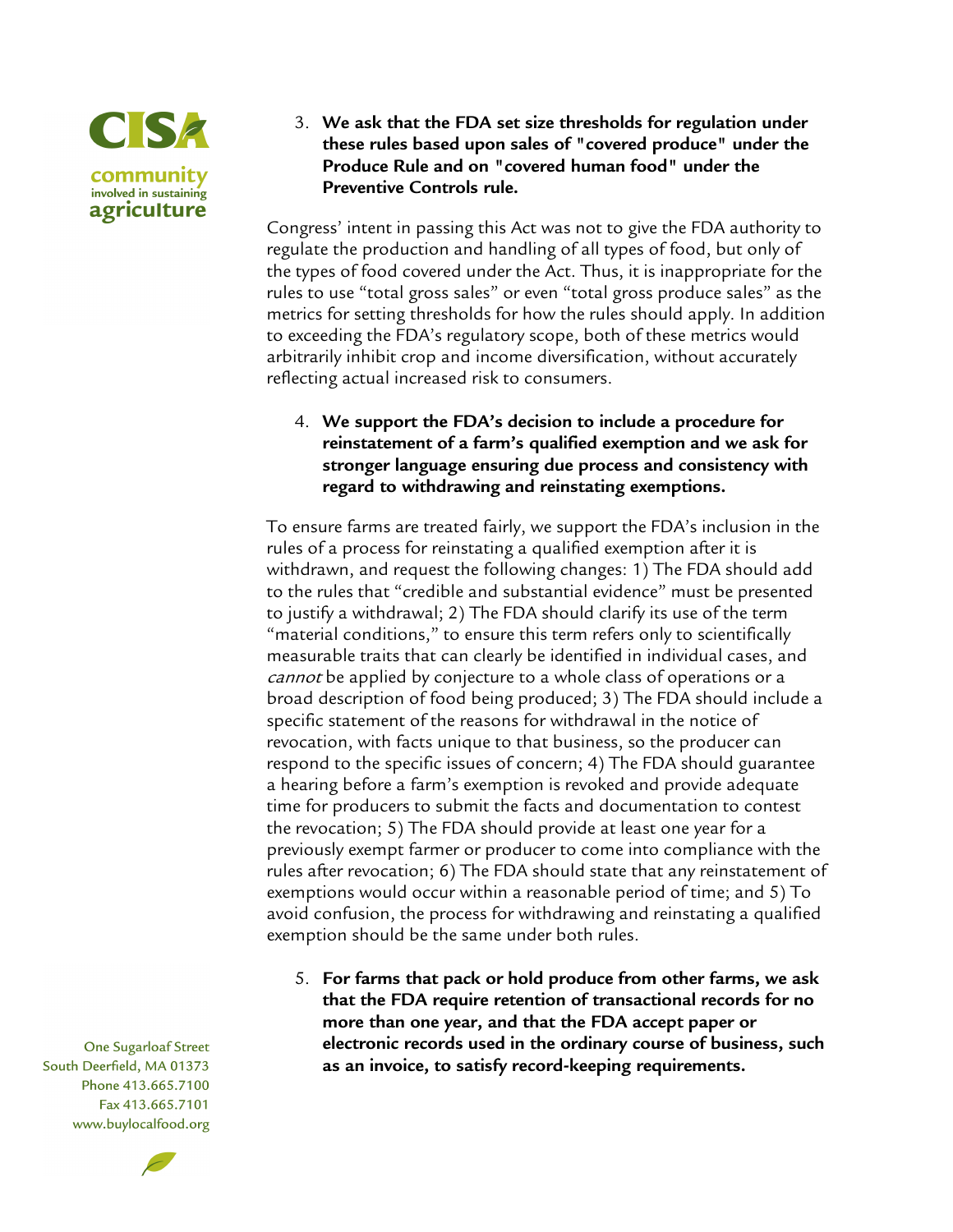

### **Produce Rule: FDA-2011-N-0921**

1. **We strongly support the FDA's decision to defer its requirement of an excessive waiting period between manure application and harvest until additional research and a thorough, fair analysis of the relative costs and benefits is conducted.**

We agree with the FDA's decision not to implement a nine-month waiting period between manure application and harvest, which would more than double the interval that is currently recommended in the National Organic Program (NOP) regulations and as the "best practice" in our region. In addition, we ask that the FDA clarify that the deferral of the manure standard also means that the nine-month interval between grazing a field and harvesting a crop mentioned in the preamble to the proposed rule does not apply. While we do not oppose a shorter waiting period, a nine-month interval would strongly conflict with traditional farming practices in our region, and would result in negative impacts on the environment, soil fertility, and farm economics. The FDA appropriately has acknowledged that far more research weighing the costs and benefits must be conducted before an interval with such significant impact could be required. To facilitate this process of researching the appropriate interval, we ask that the FDA form two research advisory boards – one that advises the process and one that reviews the science. Both boards should include representatives of working farms, including diversified conventional and organic farms. The environmental impact assessment must also be seriously considered before finalizing the manure application interval.

2. **We ask again that the FDA not require insulation of compost as part of acceptable compost treatment. The existing research does not justify this requirement, which would inhibit compost use and does not align with current best practices.**

Conversations with local compost producers suggest that none could meet the FDA's costly requirements for compost production. To align with current best management practices, insulation of compost piles should not be required. Local compost producers in our region do not insulate their compost windrows, and the high cost of doing so puts it out of reach for many small on-farm compost operations. The FDA should change this rule so that compost produced according to strict NOP standards qualifies as "compost," and compost use regulations are consistent with NOP guidance. Otherwise, this requirement will inhibit compost use, which consequently will negatively impact both the environment and food safety.

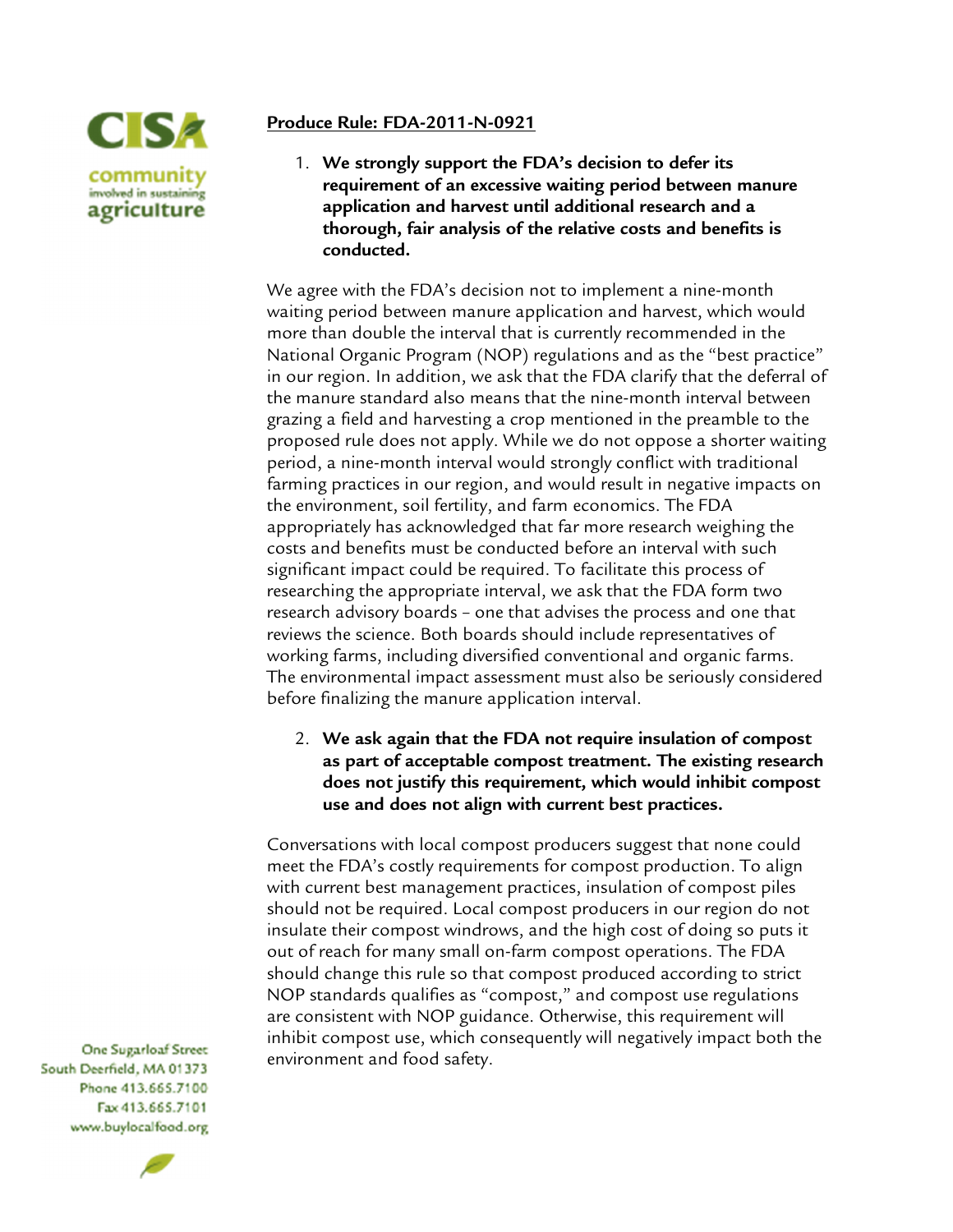

3. **We commend the FDA for clarifying that the rules should not inhibit conservation of endangered species and wildlife. We ask that the FDA further strengthen its language supporting comanagement of conservation and food safety goals.** 

Given the fact that other food safety regulations have had frequent unintended negative impacts on wildlife and conservation goals, we ask that the FDA clearly specify in the regulations that co-management of conservation and food safety is an activity that is encouraged by the rules. Furthermore, we ask the FDA to include requirements to train its personnel on how conservation practices like planting habitat, cover crops, and riparian buffers can support food safety goals.

4. **The water testing requirements in the proposed rule are still excessive, costly and unscientific, and we ask that they be modified. We support the FDA's inclusion in the rule of practices known to promote pathogen die-off.** 

We do not believe that the recreational water standard is an appropriate standard to use for testing irrigation water, and we ask that the FDA defer finalizing a numeric water quality standard until adequate research has been conducted to determine a standard that reflects actual risk. At that time the standard should be included in the FDA's guidance document, but not in the rule itself, to enable continued updating as further scientific advances are made in understanding risk. The FDA's proposed water testing requirements still far exceed current best practices, and it is premature to impose such costly requirements on small farms before even basic research has been conducted to quantify actual risks. Until better research-based recommendations are available, we ask that current GAP standards of testing surface water 3 times per year and well water 2 times per year should be followed. In addition, we ask that the rule focus on practices that research shows reduce risk by promoting microbial die-off, rather than on extensive testing. We support the FDA's proposal to allow farmers to use testing by third parties to monitor irrigation water sources, and ask that the FDA develop an MOU with the EPA to regularly publish the results of its water testing and make these available to farms.

# 5. **We ask that the sales threshold for farms with primarily wholesale markets to be excluded from the rule be raised from \$25,000 to \$250,000.**

The Tester-Hagan amendment exempts farms with no more than \$500,000 in gross sales, provided that at least half are retail sales. Thus, under the current exemptions, a farm selling \$250,000 wholesale would remain exempt from the rules as long as they also sold \$250,000 retail; in contrast, a much smaller farm grossing only \$26,000 – but with no

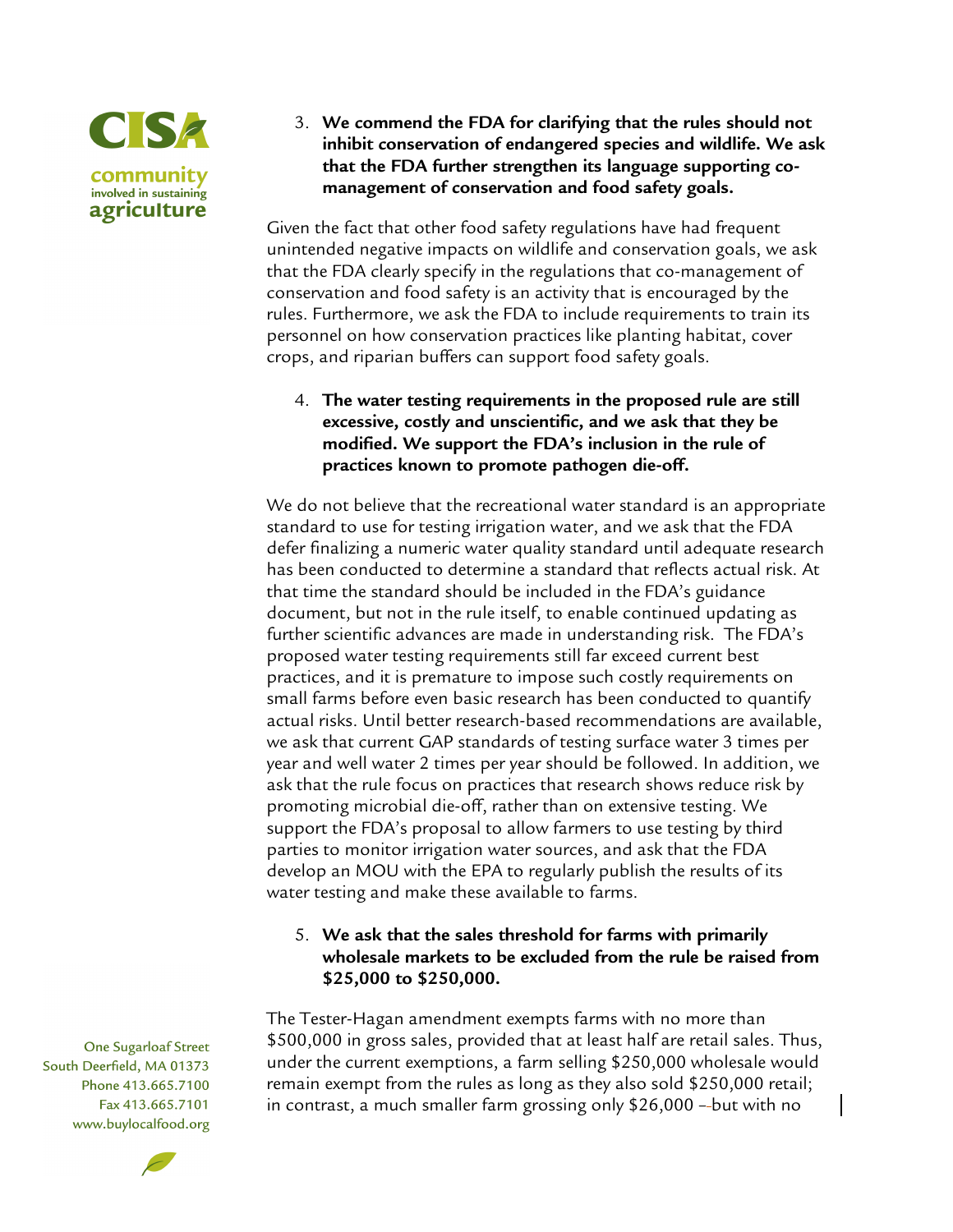

retail sales – would not be exempt. This is an arbitrary distinction, and we ask that the FDA raise the \$25,000 threshold for exclusion so as to equitably treat farms catering to different markets without posing different levels of food safety risk. Small farms should be allowed to develop simpler, scale-appropriate food safety plans monitored at the state level, rather than be driven out of business by costly federal standards not appropriate to the scale of their operations.

### **Preventive Controls Rule: FDA-2011-N-0920**

1. **We ask again that the rules clarify that direct-to-consumer marketing platforms used by farms are exempt from this rule.** 

We request for the second time that the FDA clearly state in the final rule that direct-to-consumer marketing venues – including (but not limited to) farm stands, farmers' markets, mobile markets and community supported agriculture (CSA) operations – fall under the definition of a "retail food establishment," meaning that they are not facilities and are not subject to this rule. Such direct market operations were explicitly exempted by Congress in the Food Safety Modernization Act, and though the FDA indicated it intended to add direct-marketing venues to the definition of "retailers," this still has not been clarified in the rule.

# 2. **We ask that the FDA comply with the directive of Congress and remove the on-site audit requirement from the supplier verification program.**

We are concerned that the entire supplier verification program will impose an unnecessarily burdensome second layer of regulation on produce farms that supply wholesale markets and processors. At minimum, the on-site audit requirement would be prohibitively expensive for some businesses and conflicts with the Congressional directive.

3. **To avoid putting family farms and facilities out of business, the FDA must remove the cost-prohibitive new requirement that businesses regularly test work surfaces and product for pathogens.** 

The FDA's own estimates of the cost of the environmental and product testing provisions would be prohibitively high for family businesses, and the food safety benefits are unclear. The FDA estimates such testing would cost a small facility approximately \$15,000 annually. Such costs would inevitably drive such farms and facilities out of business, particularly in the case of diversified farms and facilities producing